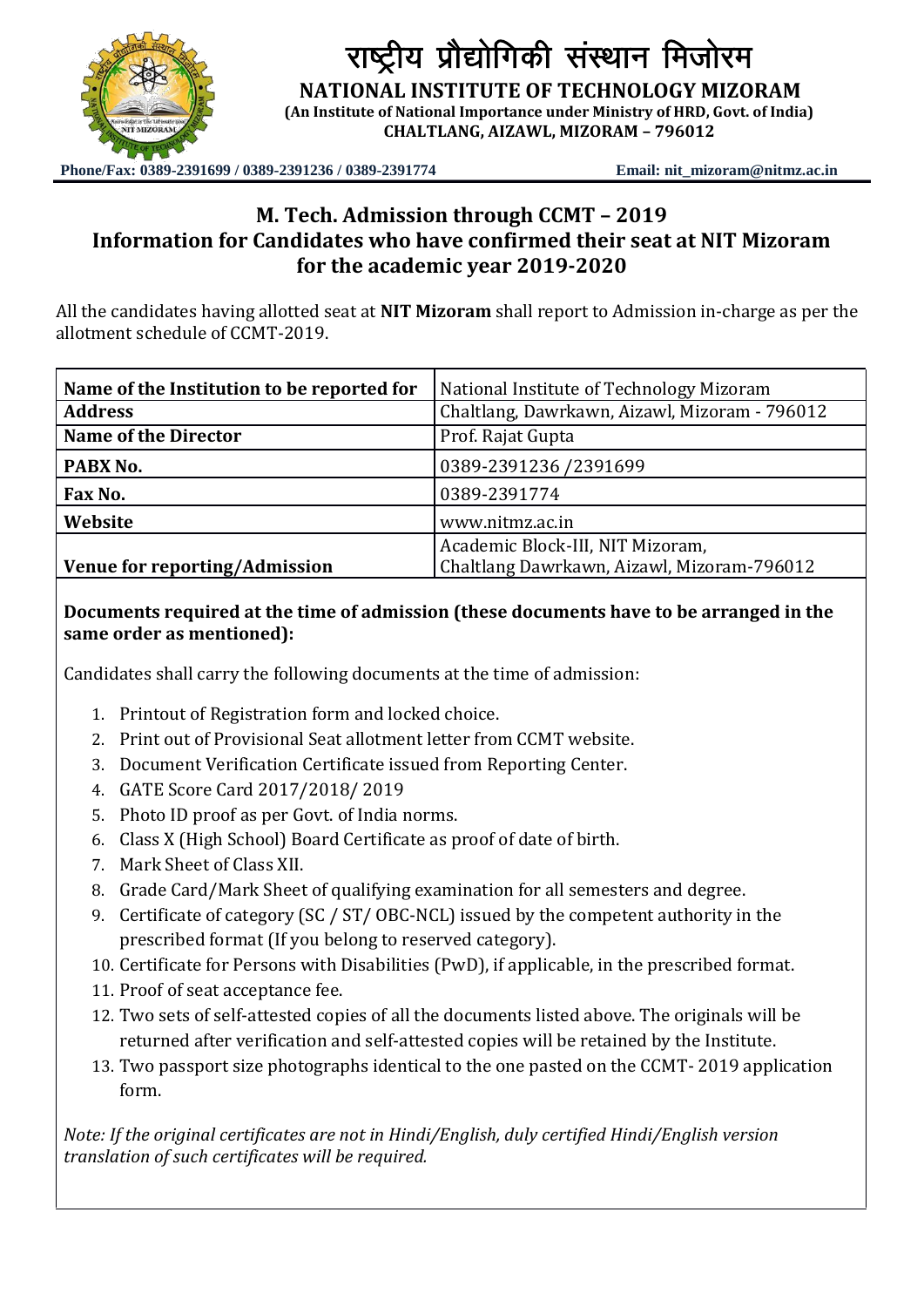#### **Original documents to be submitted in the office:**

- 1. Migration certificate from last Institute/Univ. attended.
- 2. Character/Conduct certificate from the institute/Univ. last attended.
- 3. Leaving/Transfer certificate.
- 4. Physical fitness certificate issued by a Registered Medical Practitioner not below the rank of Asst. Surgeon (format to be downloaded from the Institute website).
- 5. Affidavit for Anti-Ragging on a Non-Judicial Stamp Paper of Rs.10/-(format to be downloaded from the Institute website). There are two affidavits, one for parent and one for candidate. Separate non-Judicial stamp Papers of Rs.10/- should be used.

# **Details of Fee for admission to PG programmes of NIT Mizoram for the session 2019-2020. Academic Fees: Following fees indicated is including the initial fees paid to CCMT-2019 at**

| reporting center.                                                                                                          |                                            |                                      |
|----------------------------------------------------------------------------------------------------------------------------|--------------------------------------------|--------------------------------------|
| Rs. $41,450/-$<br>All Category<br>(The amount already submitted with CCMT-2019 must be deducted from the above<br>amount). |                                            |                                      |
| <b>Tentative Reporting/Admission Schedule</b>                                                                              |                                            |                                      |
|                                                                                                                            | Dates of institute reporting for admission | 24-27 June 2019 (Monday to Thursday) |
| (For NSR candidates)                                                                                                       | Dates of institute reporting for admission | 23-26 July 2019 (Tuesday to Friday)  |

*Note: Please visit ccmt.nic.in, nitmz.ac.in for latest updates on schedule* 

Commencement of classes 25 July 2019 (Thursday)

## **Hostel Accommodation\***

## **Charges to be paid:**

Boys / Girls: Rs. 26,400/-

- 1. Above fees include annual hostel rent, one-time security/ maintenance charges and mess advance of Rs. 13,000/- for the 1st semester.
- 2. Mess advance of Rs. 13,000/- will be required to be paid before the registration of 2nd semester (i.e., February 2020).

## **\*Subject to availability.**

## **Mode of Payment**

Payment of academic fees to be made in the form of Online Transaction/ Demand Draft (DD)

1. Online Transaction (NEFT/RTGS)

| <b>Account Name</b>                                      | : NIT MIZORAM       |  |
|----------------------------------------------------------|---------------------|--|
| Branch Name                                              | : Bawngkawn, Aizawl |  |
| <b>Account Number</b>                                    | : 32959192569       |  |
| <b>IFSC Number</b>                                       | : SBIN0007059       |  |
| Proof of payment must be submitted during the Admission. |                     |  |

2. Demand Draft (in favour of "Director NIT Mizoram" payable at Aizawl only). **Note:** Cash / Cheque will not be accepted.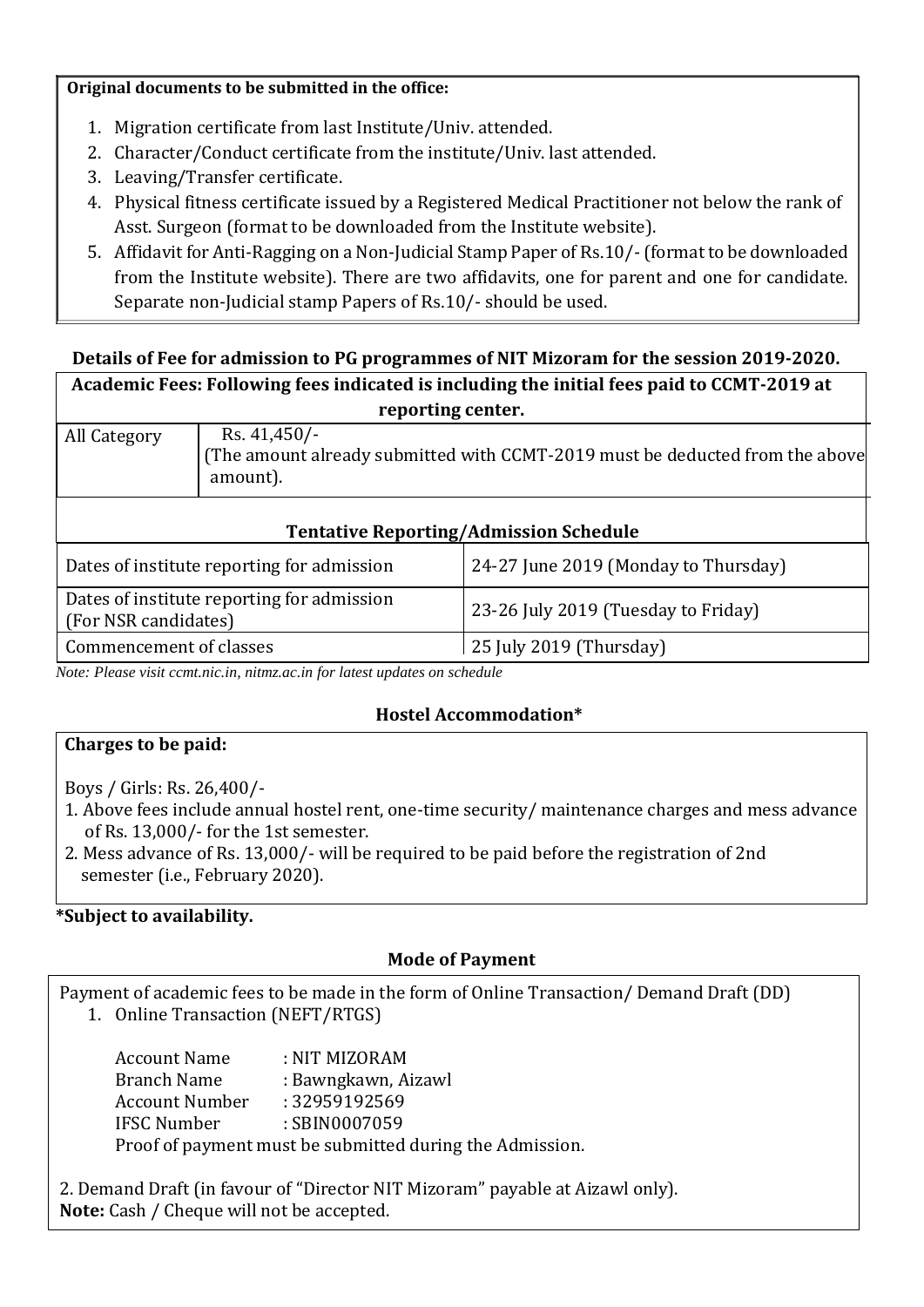- **2.** Report to counselling/reporting centre does not mean institute reporting. Candidates who have confirmed their seat in NIT Mizoram by reporting at **Reporting Centre (anywhere in India)** will be required to report for admission to the admission in-charge as per the Reporting Schedule of CCMT-2019.
- **3. Formalities required for entry into Mizoram:** Inner Line Pass (ILP) is required for entry into Mizoram and can be obtained from Liaison Officer, Government of Mizoram from the following cities- Kolkata, Silchar, Shillong, Guwahati and New Delhi. Government employees travelling for official purposes are exempted from obtaining ILP but are required to carry a photo identification card with them at all times. Persons arriving by air can obtain passes from the Security Officer on arrival at Lengpui airport, Aizawl.

**Fees to be paid**: For application form and for processing fee. **Requirements** : 2 passport size photo and a photo ID (Driving License/Voter ID/Department ID)

| (i)(Delhi)                                                                  | (ii) (Silchar)                                    |
|-----------------------------------------------------------------------------|---------------------------------------------------|
| <b>Resident Commissioner</b>                                                | Liaison Officer Mizoram Run,                      |
| Government of Mizoram, Mizoram House                                        | Sonai Road                                        |
| Lt. Ribhu Saxena Marg, Vasant Vihar                                         | Silchar-788005                                    |
| New Delhi-110057                                                            | Phone: 03842-226166, 225419                       |
| Phone:011-23016408,                                                         | Fax: 03842-226166                                 |
| 25675166, 26145360                                                          |                                                   |
|                                                                             |                                                   |
|                                                                             |                                                   |
| (iii) (Shillong)                                                            | (iv) (Guwahati)                                   |
| Liaison Officer<br><b>Government of Mizoram</b>                             | Liaison Officer<br>Mizoram House, Christian Basti |
| Nongrim Hills, Shillong                                                     | G S Road, Guwahati-781005                         |
| Phone: 0364-2520315 (0), 2520315 (R)                                        | Phone: 0361-2529411, 2529 626                     |
| 0r                                                                          | Fax: 0361-2529448                                 |
| Mizoram House                                                               | 0r                                                |
| Cleve Colony, Tripura Castle Road                                           | Mizoram House                                     |
| Shillong-793003                                                             | Rajgard Road                                      |
| Phone: 0364-2225068                                                         | Ph: 2457924                                       |
|                                                                             |                                                   |
| (v) (Kolkata)                                                               | (vi) (Mumbai)                                     |
| Liaison Officer                                                             | Mizoram Khualbuk                                  |
| Mizoram House, 24 Old Ballygunge Road                                       | Naperol Tower, B Flat-35                          |
| Kolkata-700019                                                              | Rafi Ahmed                                        |
| Phone: 033-24756430, 24757887, 24757064                                     | Kidwai Marg                                       |
| Fax: 033-24757034                                                           | Wadala, Mumbai                                    |
| 0r<br>Liaison Officer                                                       | Phone: 022-24163264<br>0r                         |
|                                                                             | Mizoram House                                     |
| Mizoram House, Block IB, Plot No. 168<br>Sector 3, Salt Lake Kolkata-700091 | II Floor, Sun Tower,                              |
| Phone: 033-23343209, 23354144                                               | GD Ambekar Marg, Bhoiwada                         |
|                                                                             |                                                   |

## **3. Addresses for obtaining ILP:**